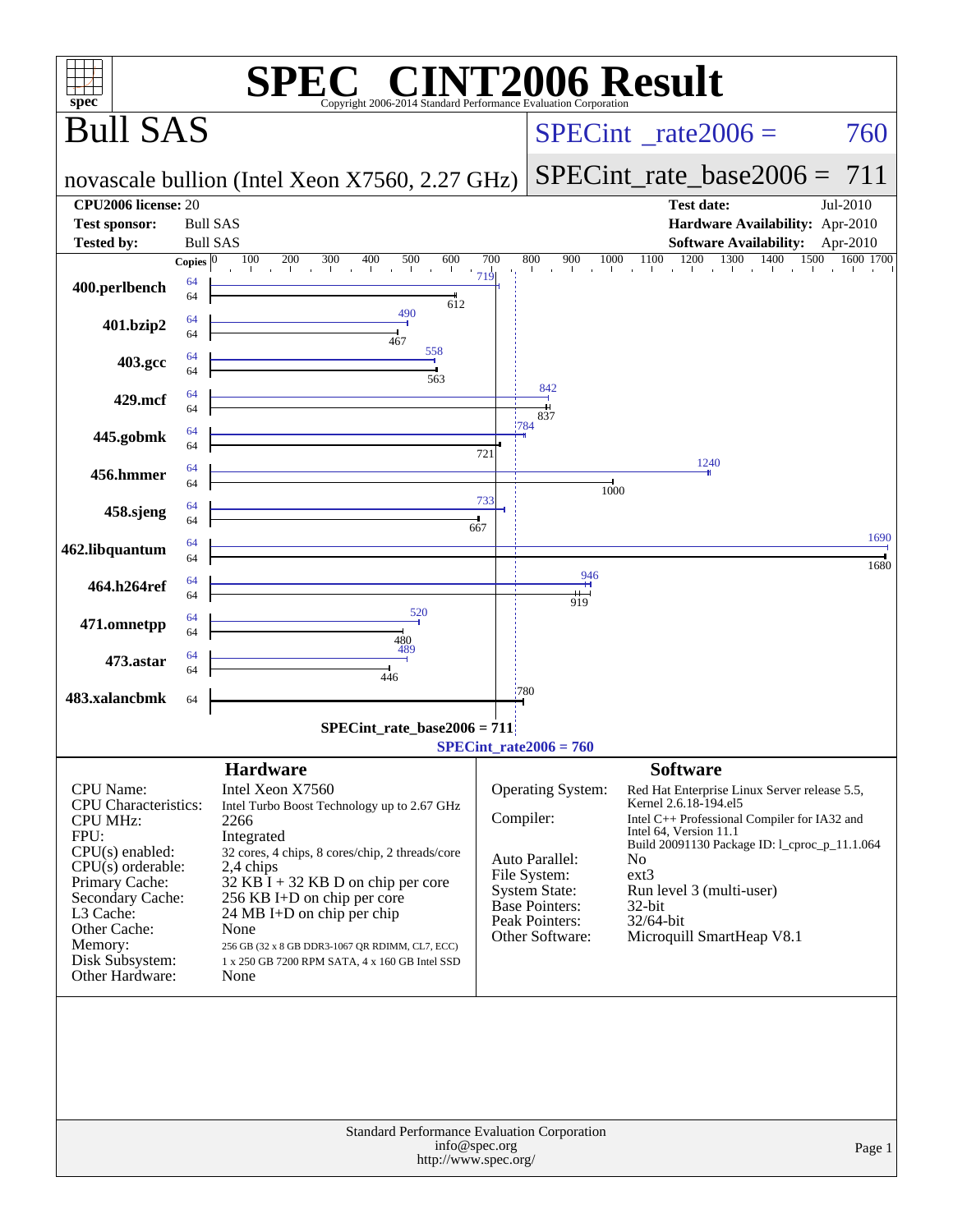

## Bull SAS

#### SPECint rate $2006 = 760$

novascale bullion (Intel Xeon X7560, 2.27 GHz)

[SPECint\\_rate\\_base2006 =](http://www.spec.org/auto/cpu2006/Docs/result-fields.html#SPECintratebase2006) 711

**[CPU2006 license:](http://www.spec.org/auto/cpu2006/Docs/result-fields.html#CPU2006license)** 20 **[Test date:](http://www.spec.org/auto/cpu2006/Docs/result-fields.html#Testdate)** Jul-2010

**[Test sponsor:](http://www.spec.org/auto/cpu2006/Docs/result-fields.html#Testsponsor)** Bull SAS **[Hardware Availability:](http://www.spec.org/auto/cpu2006/Docs/result-fields.html#HardwareAvailability)** Apr-2010 **[Tested by:](http://www.spec.org/auto/cpu2006/Docs/result-fields.html#Testedby)** Bull SAS **[Software Availability:](http://www.spec.org/auto/cpu2006/Docs/result-fields.html#SoftwareAvailability)** Apr-2010

#### **[Results Table](http://www.spec.org/auto/cpu2006/Docs/result-fields.html#ResultsTable)**

|                    | <b>Base</b>   |                |       |                                                                                                          |       |                |                  |               | <b>Peak</b>    |              |                |              |                |              |  |
|--------------------|---------------|----------------|-------|----------------------------------------------------------------------------------------------------------|-------|----------------|------------------|---------------|----------------|--------------|----------------|--------------|----------------|--------------|--|
| <b>Benchmark</b>   | <b>Copies</b> | <b>Seconds</b> | Ratio | <b>Seconds</b>                                                                                           | Ratio | <b>Seconds</b> | Ratio            | <b>Copies</b> | <b>Seconds</b> | <b>Ratio</b> | <b>Seconds</b> | <b>Ratio</b> | <b>Seconds</b> | <b>Ratio</b> |  |
| 400.perlbench      | 64            | 1021           | 612   | 1020                                                                                                     | 613   | 1026           | 609 <sub>1</sub> | 64            | 869            | 720          | 869            | 719          | 870            | 718          |  |
| 401.bzip2          | 64            | 1321           | 468   | 1323                                                                                                     | 467   | 1328           | 465I             | 64            | 1262           | 489          | 1257           | 491          | 1260           | <u>490</u>   |  |
| $403.\mathrm{gcc}$ | 64            | 911            | 566   | 916                                                                                                      | 562   | 915            | 563              | 64            | 923            | 558          | 924            | 558          | 924            | 557          |  |
| $429$ .mcf         | 64            | 697            | 837   | 699                                                                                                      | 835   | 689            | 847              | 64            | 693            | 842          | 693            | 842          | 693            | 843          |  |
| $445$ .gobmk       | 64            | 928            | 723   | 931                                                                                                      | 721   | 933            | 719              | 64            | 857            | 784          | 861            | 780          | 855            | 785          |  |
| 456.hmmer          | 64            | 595            | 1000  | 595                                                                                                      | 1000  | 596            | 1000l            | 64            | 480            | 1250         | 481            | <u> 1240</u> | 482            | 1240         |  |
| $458$ .sjeng       | 64            | 1161           | 667   | 1157                                                                                                     | 669   | 1163           | 666              | 64            | 1060           | 731          | 1056           | 733          | 1056           | <u>733</u>   |  |
| 462.libquantum     | 64            | 789            | 1680  | 790                                                                                                      | 1680  | 788            | 1680l            | 64            | 786            | 1690         | 786            | 1690         | 786            | 1690         |  |
| 464.h264ref        | 64            | 1558           | 909   | 1498                                                                                                     | 945   | 1540           | 919              | 64            | 1498           | 946          | 1517           | 934          | 1494           | 948          |  |
| 471.omnetpp        | 64            | 833            | 480   | 834                                                                                                      | 480   | 835            | 479              | 64            | 771            | 519          | 770            | 520          | 769            | 520          |  |
| $473$ . astar      | 64            | 1006           | 447   | 1009                                                                                                     | 445   | 1007           | 446              | 64            | 919            | 489          | 917            | 490          | 918            | <u>489</u>   |  |
| 483.xalancbmk      | 64            | 566            | 780   | 566                                                                                                      | 780   | 568            | 778I             | 64            | 566            | 780          | 566            | 780          | 568            | 778          |  |
|                    |               |                |       | Results appear in the order in which they were run. Bold underlined text indicates a median measurement. |       |                |                  |               |                |              |                |              |                |              |  |

#### **[Submit Notes](http://www.spec.org/auto/cpu2006/Docs/result-fields.html#SubmitNotes)**

The config file option 'submit' was used. numactl was used to bind copies to the cores

#### **[Operating System Notes](http://www.spec.org/auto/cpu2006/Docs/result-fields.html#OperatingSystemNotes)**

'ulimit -s unlimited' was used to set the stacksize to unlimited prior to run

#### **[General Notes](http://www.spec.org/auto/cpu2006/Docs/result-fields.html#GeneralNotes)**

 Binaries were compiled on SLES 10 with Binutils 2.18.50.0.7.20080502 The Bull novascale bullion and the Bull bullx S6030 models are electronically equivalent. The results have been measured on a novascale bullion model.

### **[Base Compiler Invocation](http://www.spec.org/auto/cpu2006/Docs/result-fields.html#BaseCompilerInvocation)**

[C benchmarks](http://www.spec.org/auto/cpu2006/Docs/result-fields.html#Cbenchmarks): [icc -m32](http://www.spec.org/cpu2006/results/res2010q3/cpu2006-20100719-12569.flags.html#user_CCbase_intel_icc_32bit_5ff4a39e364c98233615fdd38438c6f2)

[C++ benchmarks:](http://www.spec.org/auto/cpu2006/Docs/result-fields.html#CXXbenchmarks) [icpc -m32](http://www.spec.org/cpu2006/results/res2010q3/cpu2006-20100719-12569.flags.html#user_CXXbase_intel_icpc_32bit_4e5a5ef1a53fd332b3c49e69c3330699)

> Standard Performance Evaluation Corporation [info@spec.org](mailto:info@spec.org) <http://www.spec.org/>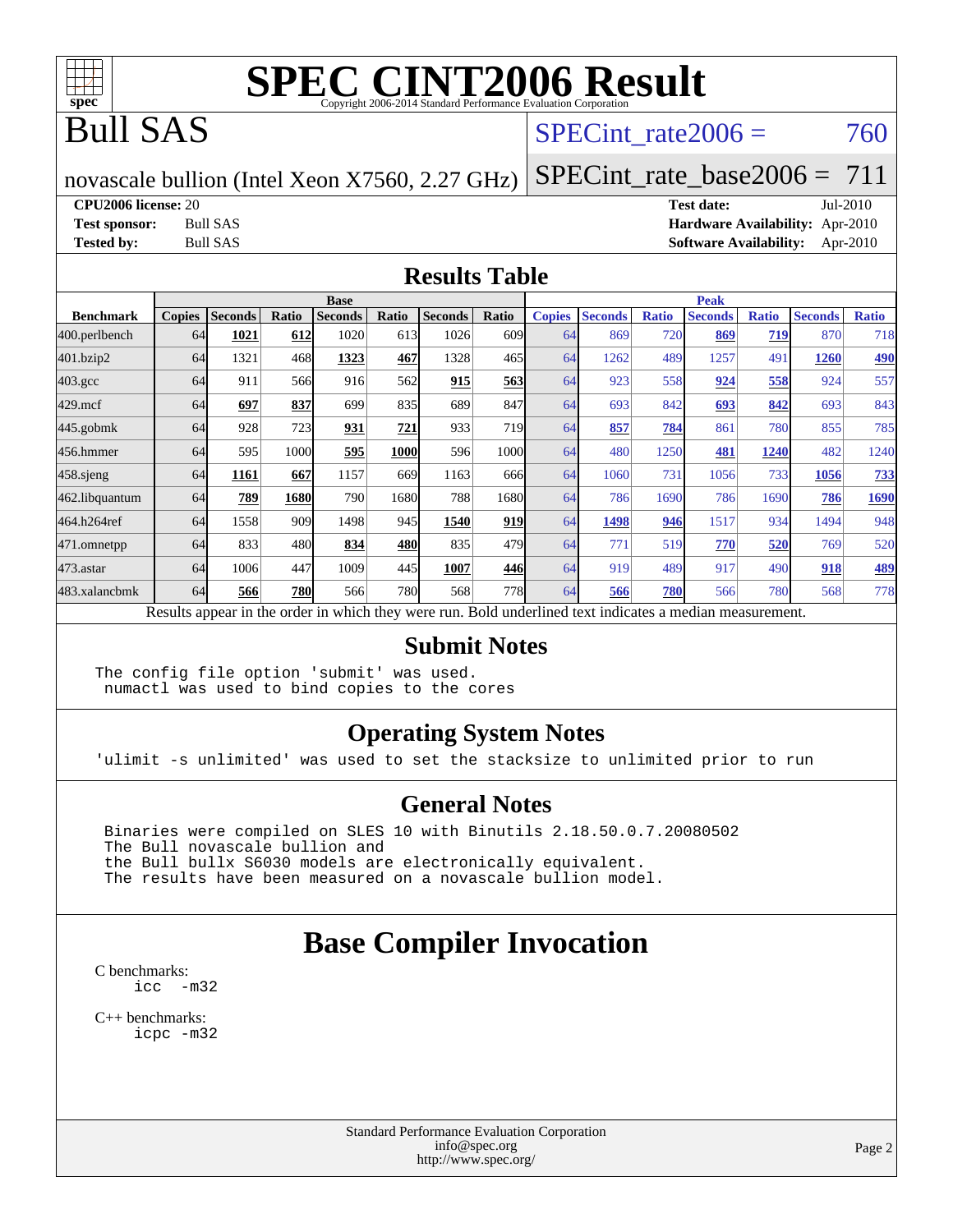

## Bull SAS

SPECint rate $2006 = 760$ 

novascale bullion (Intel Xeon X7560, 2.27 GHz)

[SPECint\\_rate\\_base2006 =](http://www.spec.org/auto/cpu2006/Docs/result-fields.html#SPECintratebase2006)  $711$ 

**[CPU2006 license:](http://www.spec.org/auto/cpu2006/Docs/result-fields.html#CPU2006license)** 20 **[Test date:](http://www.spec.org/auto/cpu2006/Docs/result-fields.html#Testdate)** Jul-2010 **[Test sponsor:](http://www.spec.org/auto/cpu2006/Docs/result-fields.html#Testsponsor)** Bull SAS **[Hardware Availability:](http://www.spec.org/auto/cpu2006/Docs/result-fields.html#HardwareAvailability)** Apr-2010 **[Tested by:](http://www.spec.org/auto/cpu2006/Docs/result-fields.html#Testedby)** Bull SAS **[Software Availability:](http://www.spec.org/auto/cpu2006/Docs/result-fields.html#SoftwareAvailability)** Apr-2010

#### **[Base Portability Flags](http://www.spec.org/auto/cpu2006/Docs/result-fields.html#BasePortabilityFlags)**

 400.perlbench: [-DSPEC\\_CPU\\_LINUX\\_IA32](http://www.spec.org/cpu2006/results/res2010q3/cpu2006-20100719-12569.flags.html#b400.perlbench_baseCPORTABILITY_DSPEC_CPU_LINUX_IA32) 462.libquantum: [-DSPEC\\_CPU\\_LINUX](http://www.spec.org/cpu2006/results/res2010q3/cpu2006-20100719-12569.flags.html#b462.libquantum_baseCPORTABILITY_DSPEC_CPU_LINUX) 483.xalancbmk: [-DSPEC\\_CPU\\_LINUX](http://www.spec.org/cpu2006/results/res2010q3/cpu2006-20100719-12569.flags.html#b483.xalancbmk_baseCXXPORTABILITY_DSPEC_CPU_LINUX)

**[Base Optimization Flags](http://www.spec.org/auto/cpu2006/Docs/result-fields.html#BaseOptimizationFlags)**

[C benchmarks](http://www.spec.org/auto/cpu2006/Docs/result-fields.html#Cbenchmarks):

[-xSSE4.2](http://www.spec.org/cpu2006/results/res2010q3/cpu2006-20100719-12569.flags.html#user_CCbase_f-xSSE42_f91528193cf0b216347adb8b939d4107) [-ipo](http://www.spec.org/cpu2006/results/res2010q3/cpu2006-20100719-12569.flags.html#user_CCbase_f-ipo) [-O3](http://www.spec.org/cpu2006/results/res2010q3/cpu2006-20100719-12569.flags.html#user_CCbase_f-O3) [-no-prec-div](http://www.spec.org/cpu2006/results/res2010q3/cpu2006-20100719-12569.flags.html#user_CCbase_f-no-prec-div) [-static](http://www.spec.org/cpu2006/results/res2010q3/cpu2006-20100719-12569.flags.html#user_CCbase_f-static) [-opt-prefetch](http://www.spec.org/cpu2006/results/res2010q3/cpu2006-20100719-12569.flags.html#user_CCbase_f-opt-prefetch)

[C++ benchmarks:](http://www.spec.org/auto/cpu2006/Docs/result-fields.html#CXXbenchmarks)

[-xSSE4.2](http://www.spec.org/cpu2006/results/res2010q3/cpu2006-20100719-12569.flags.html#user_CXXbase_f-xSSE42_f91528193cf0b216347adb8b939d4107) [-ipo](http://www.spec.org/cpu2006/results/res2010q3/cpu2006-20100719-12569.flags.html#user_CXXbase_f-ipo) [-O3](http://www.spec.org/cpu2006/results/res2010q3/cpu2006-20100719-12569.flags.html#user_CXXbase_f-O3) [-no-prec-div](http://www.spec.org/cpu2006/results/res2010q3/cpu2006-20100719-12569.flags.html#user_CXXbase_f-no-prec-div) [-opt-prefetch](http://www.spec.org/cpu2006/results/res2010q3/cpu2006-20100719-12569.flags.html#user_CXXbase_f-opt-prefetch) [-Wl,-z,muldefs](http://www.spec.org/cpu2006/results/res2010q3/cpu2006-20100719-12569.flags.html#user_CXXbase_link_force_multiple1_74079c344b956b9658436fd1b6dd3a8a) [-L/home/cmplr/usr3/alrahate/cpu2006.1.1.ic11.1/libic11.1-32bit -lsmartheap](http://www.spec.org/cpu2006/results/res2010q3/cpu2006-20100719-12569.flags.html#user_CXXbase_SmartHeap_d86dffe4a79b79ef8890d5cce17030c3)

#### **[Base Other Flags](http://www.spec.org/auto/cpu2006/Docs/result-fields.html#BaseOtherFlags)**

[C benchmarks](http://www.spec.org/auto/cpu2006/Docs/result-fields.html#Cbenchmarks):

403.gcc: [-Dalloca=\\_alloca](http://www.spec.org/cpu2006/results/res2010q3/cpu2006-20100719-12569.flags.html#b403.gcc_baseEXTRA_CFLAGS_Dalloca_be3056838c12de2578596ca5467af7f3)

#### **[Peak Compiler Invocation](http://www.spec.org/auto/cpu2006/Docs/result-fields.html#PeakCompilerInvocation)**

[C benchmarks \(except as noted below\)](http://www.spec.org/auto/cpu2006/Docs/result-fields.html#Cbenchmarksexceptasnotedbelow):

[icc -m32](http://www.spec.org/cpu2006/results/res2010q3/cpu2006-20100719-12569.flags.html#user_CCpeak_intel_icc_32bit_5ff4a39e364c98233615fdd38438c6f2)

401.bzip2: [icc -m64](http://www.spec.org/cpu2006/results/res2010q3/cpu2006-20100719-12569.flags.html#user_peakCCLD401_bzip2_intel_icc_64bit_bda6cc9af1fdbb0edc3795bac97ada53)

456.hmmer: [icc -m64](http://www.spec.org/cpu2006/results/res2010q3/cpu2006-20100719-12569.flags.html#user_peakCCLD456_hmmer_intel_icc_64bit_bda6cc9af1fdbb0edc3795bac97ada53)

458.sjeng: [icc -m64](http://www.spec.org/cpu2006/results/res2010q3/cpu2006-20100719-12569.flags.html#user_peakCCLD458_sjeng_intel_icc_64bit_bda6cc9af1fdbb0edc3795bac97ada53)

462.libquantum: [icc -m64](http://www.spec.org/cpu2006/results/res2010q3/cpu2006-20100719-12569.flags.html#user_peakCCLD462_libquantum_intel_icc_64bit_bda6cc9af1fdbb0edc3795bac97ada53)

[C++ benchmarks \(except as noted below\):](http://www.spec.org/auto/cpu2006/Docs/result-fields.html#CXXbenchmarksexceptasnotedbelow) [icpc -m32](http://www.spec.org/cpu2006/results/res2010q3/cpu2006-20100719-12569.flags.html#user_CXXpeak_intel_icpc_32bit_4e5a5ef1a53fd332b3c49e69c3330699)

473.astar: [icpc -m64](http://www.spec.org/cpu2006/results/res2010q3/cpu2006-20100719-12569.flags.html#user_peakCXXLD473_astar_intel_icpc_64bit_fc66a5337ce925472a5c54ad6a0de310)

### **[Peak Portability Flags](http://www.spec.org/auto/cpu2006/Docs/result-fields.html#PeakPortabilityFlags)**

 400.perlbench: [-DSPEC\\_CPU\\_LINUX\\_IA32](http://www.spec.org/cpu2006/results/res2010q3/cpu2006-20100719-12569.flags.html#b400.perlbench_peakCPORTABILITY_DSPEC_CPU_LINUX_IA32) 401.bzip2: [-DSPEC\\_CPU\\_LP64](http://www.spec.org/cpu2006/results/res2010q3/cpu2006-20100719-12569.flags.html#suite_peakCPORTABILITY401_bzip2_DSPEC_CPU_LP64)

Continued on next page

Standard Performance Evaluation Corporation [info@spec.org](mailto:info@spec.org) <http://www.spec.org/>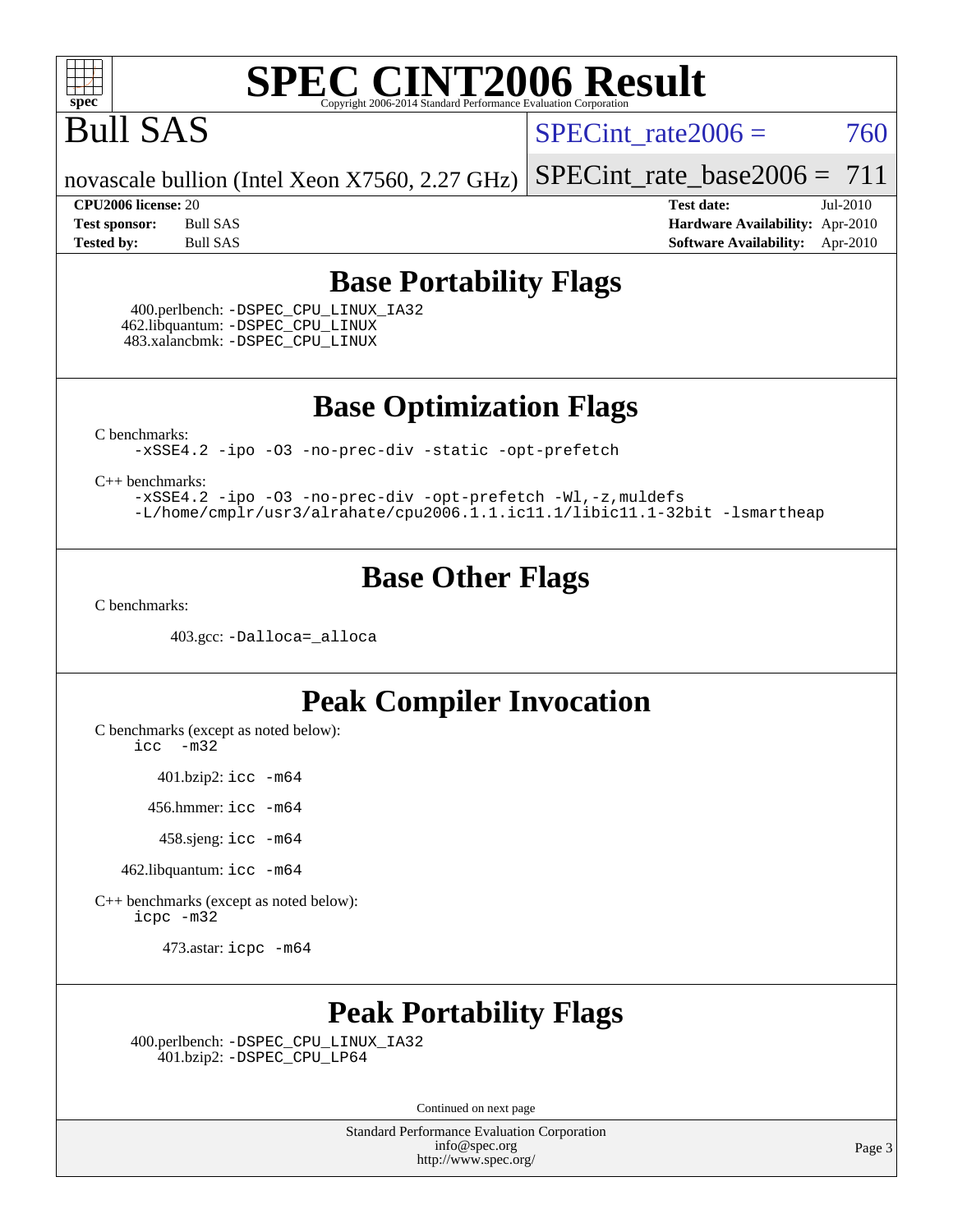

Bull SAS

SPECint rate $2006 = 760$ 

novascale bullion (Intel Xeon X7560, 2.27 GHz) [SPECint\\_rate\\_base2006 =](http://www.spec.org/auto/cpu2006/Docs/result-fields.html#SPECintratebase2006)  $711$ 

**[CPU2006 license:](http://www.spec.org/auto/cpu2006/Docs/result-fields.html#CPU2006license)** 20 **[Test date:](http://www.spec.org/auto/cpu2006/Docs/result-fields.html#Testdate)** Jul-2010 **[Test sponsor:](http://www.spec.org/auto/cpu2006/Docs/result-fields.html#Testsponsor)** Bull SAS **[Hardware Availability:](http://www.spec.org/auto/cpu2006/Docs/result-fields.html#HardwareAvailability)** Apr-2010 **[Tested by:](http://www.spec.org/auto/cpu2006/Docs/result-fields.html#Testedby)** Bull SAS **[Software Availability:](http://www.spec.org/auto/cpu2006/Docs/result-fields.html#SoftwareAvailability)** Apr-2010

### **[Peak Portability Flags \(Continued\)](http://www.spec.org/auto/cpu2006/Docs/result-fields.html#PeakPortabilityFlags)**

 456.hmmer: [-DSPEC\\_CPU\\_LP64](http://www.spec.org/cpu2006/results/res2010q3/cpu2006-20100719-12569.flags.html#suite_peakCPORTABILITY456_hmmer_DSPEC_CPU_LP64) 458.sjeng: [-DSPEC\\_CPU\\_LP64](http://www.spec.org/cpu2006/results/res2010q3/cpu2006-20100719-12569.flags.html#suite_peakCPORTABILITY458_sjeng_DSPEC_CPU_LP64) 462.libquantum: [-DSPEC\\_CPU\\_LP64](http://www.spec.org/cpu2006/results/res2010q3/cpu2006-20100719-12569.flags.html#suite_peakCPORTABILITY462_libquantum_DSPEC_CPU_LP64) [-DSPEC\\_CPU\\_LINUX](http://www.spec.org/cpu2006/results/res2010q3/cpu2006-20100719-12569.flags.html#b462.libquantum_peakCPORTABILITY_DSPEC_CPU_LINUX) 473.astar: [-DSPEC\\_CPU\\_LP64](http://www.spec.org/cpu2006/results/res2010q3/cpu2006-20100719-12569.flags.html#suite_peakCXXPORTABILITY473_astar_DSPEC_CPU_LP64) 483.xalancbmk: [-DSPEC\\_CPU\\_LINUX](http://www.spec.org/cpu2006/results/res2010q3/cpu2006-20100719-12569.flags.html#b483.xalancbmk_peakCXXPORTABILITY_DSPEC_CPU_LINUX)

### **[Peak Optimization Flags](http://www.spec.org/auto/cpu2006/Docs/result-fields.html#PeakOptimizationFlags)**

[C benchmarks](http://www.spec.org/auto/cpu2006/Docs/result-fields.html#Cbenchmarks):

Standard Performance Evaluation Corporation [info@spec.org](mailto:info@spec.org) <http://www.spec.org/> Page 4 400.perlbench: [-xSSE4.2](http://www.spec.org/cpu2006/results/res2010q3/cpu2006-20100719-12569.flags.html#user_peakPASS2_CFLAGSPASS2_LDCFLAGS400_perlbench_f-xSSE42_f91528193cf0b216347adb8b939d4107)(pass 2) [-prof-gen](http://www.spec.org/cpu2006/results/res2010q3/cpu2006-20100719-12569.flags.html#user_peakPASS1_CFLAGSPASS1_LDCFLAGS400_perlbench_prof_gen_e43856698f6ca7b7e442dfd80e94a8fc)(pass 1) [-ipo](http://www.spec.org/cpu2006/results/res2010q3/cpu2006-20100719-12569.flags.html#user_peakPASS2_CFLAGSPASS2_LDCFLAGS400_perlbench_f-ipo)(pass 2) [-O3](http://www.spec.org/cpu2006/results/res2010q3/cpu2006-20100719-12569.flags.html#user_peakPASS2_CFLAGSPASS2_LDCFLAGS400_perlbench_f-O3)(pass 2) [-no-prec-div](http://www.spec.org/cpu2006/results/res2010q3/cpu2006-20100719-12569.flags.html#user_peakPASS2_CFLAGSPASS2_LDCFLAGS400_perlbench_f-no-prec-div)(pass 2) [-static](http://www.spec.org/cpu2006/results/res2010q3/cpu2006-20100719-12569.flags.html#user_peakPASS2_CFLAGSPASS2_LDCFLAGS400_perlbench_f-static)(pass 2) [-prof-use](http://www.spec.org/cpu2006/results/res2010q3/cpu2006-20100719-12569.flags.html#user_peakPASS2_CFLAGSPASS2_LDCFLAGS400_perlbench_prof_use_bccf7792157ff70d64e32fe3e1250b55)(pass 2) [-ansi-alias](http://www.spec.org/cpu2006/results/res2010q3/cpu2006-20100719-12569.flags.html#user_peakCOPTIMIZE400_perlbench_f-ansi-alias) 401.bzip2: [-xSSE4.2](http://www.spec.org/cpu2006/results/res2010q3/cpu2006-20100719-12569.flags.html#user_peakPASS2_CFLAGSPASS2_LDCFLAGS401_bzip2_f-xSSE42_f91528193cf0b216347adb8b939d4107)(pass 2) [-prof-gen](http://www.spec.org/cpu2006/results/res2010q3/cpu2006-20100719-12569.flags.html#user_peakPASS1_CFLAGSPASS1_LDCFLAGS401_bzip2_prof_gen_e43856698f6ca7b7e442dfd80e94a8fc)(pass 1) [-ipo](http://www.spec.org/cpu2006/results/res2010q3/cpu2006-20100719-12569.flags.html#user_peakPASS2_CFLAGSPASS2_LDCFLAGS401_bzip2_f-ipo)(pass 2) [-O3](http://www.spec.org/cpu2006/results/res2010q3/cpu2006-20100719-12569.flags.html#user_peakPASS2_CFLAGSPASS2_LDCFLAGS401_bzip2_f-O3)(pass 2) [-no-prec-div](http://www.spec.org/cpu2006/results/res2010q3/cpu2006-20100719-12569.flags.html#user_peakPASS2_CFLAGSPASS2_LDCFLAGS401_bzip2_f-no-prec-div)(pass 2) [-static](http://www.spec.org/cpu2006/results/res2010q3/cpu2006-20100719-12569.flags.html#user_peakPASS2_CFLAGSPASS2_LDCFLAGS401_bzip2_f-static)(pass 2) [-prof-use](http://www.spec.org/cpu2006/results/res2010q3/cpu2006-20100719-12569.flags.html#user_peakPASS2_CFLAGSPASS2_LDCFLAGS401_bzip2_prof_use_bccf7792157ff70d64e32fe3e1250b55)(pass 2) [-opt-prefetch](http://www.spec.org/cpu2006/results/res2010q3/cpu2006-20100719-12569.flags.html#user_peakCOPTIMIZE401_bzip2_f-opt-prefetch) [-ansi-alias](http://www.spec.org/cpu2006/results/res2010q3/cpu2006-20100719-12569.flags.html#user_peakCOPTIMIZE401_bzip2_f-ansi-alias) [-auto-ilp32](http://www.spec.org/cpu2006/results/res2010q3/cpu2006-20100719-12569.flags.html#user_peakCOPTIMIZE401_bzip2_f-auto-ilp32) 403.gcc: [-xSSE4.2](http://www.spec.org/cpu2006/results/res2010q3/cpu2006-20100719-12569.flags.html#user_peakCOPTIMIZE403_gcc_f-xSSE42_f91528193cf0b216347adb8b939d4107) [-ipo](http://www.spec.org/cpu2006/results/res2010q3/cpu2006-20100719-12569.flags.html#user_peakCOPTIMIZE403_gcc_f-ipo) [-O3](http://www.spec.org/cpu2006/results/res2010q3/cpu2006-20100719-12569.flags.html#user_peakCOPTIMIZE403_gcc_f-O3) [-no-prec-div](http://www.spec.org/cpu2006/results/res2010q3/cpu2006-20100719-12569.flags.html#user_peakCOPTIMIZE403_gcc_f-no-prec-div) [-static](http://www.spec.org/cpu2006/results/res2010q3/cpu2006-20100719-12569.flags.html#user_peakCOPTIMIZE403_gcc_f-static) 429.mcf: [-xSSE4.2](http://www.spec.org/cpu2006/results/res2010q3/cpu2006-20100719-12569.flags.html#user_peakCOPTIMIZE429_mcf_f-xSSE42_f91528193cf0b216347adb8b939d4107) [-ipo](http://www.spec.org/cpu2006/results/res2010q3/cpu2006-20100719-12569.flags.html#user_peakCOPTIMIZE429_mcf_f-ipo) [-O3](http://www.spec.org/cpu2006/results/res2010q3/cpu2006-20100719-12569.flags.html#user_peakCOPTIMIZE429_mcf_f-O3) [-no-prec-div](http://www.spec.org/cpu2006/results/res2010q3/cpu2006-20100719-12569.flags.html#user_peakCOPTIMIZE429_mcf_f-no-prec-div) [-static](http://www.spec.org/cpu2006/results/res2010q3/cpu2006-20100719-12569.flags.html#user_peakCOPTIMIZE429_mcf_f-static) [-opt-prefetch](http://www.spec.org/cpu2006/results/res2010q3/cpu2006-20100719-12569.flags.html#user_peakCOPTIMIZE429_mcf_f-opt-prefetch) 445.gobmk: [-xSSE4.2](http://www.spec.org/cpu2006/results/res2010q3/cpu2006-20100719-12569.flags.html#user_peakPASS2_CFLAGSPASS2_LDCFLAGS445_gobmk_f-xSSE42_f91528193cf0b216347adb8b939d4107)(pass 2) [-prof-gen](http://www.spec.org/cpu2006/results/res2010q3/cpu2006-20100719-12569.flags.html#user_peakPASS1_CFLAGSPASS1_LDCFLAGS445_gobmk_prof_gen_e43856698f6ca7b7e442dfd80e94a8fc)(pass 1) [-prof-use](http://www.spec.org/cpu2006/results/res2010q3/cpu2006-20100719-12569.flags.html#user_peakPASS2_CFLAGSPASS2_LDCFLAGS445_gobmk_prof_use_bccf7792157ff70d64e32fe3e1250b55)(pass 2) [-O2](http://www.spec.org/cpu2006/results/res2010q3/cpu2006-20100719-12569.flags.html#user_peakCOPTIMIZE445_gobmk_f-O2) [-ipo](http://www.spec.org/cpu2006/results/res2010q3/cpu2006-20100719-12569.flags.html#user_peakCOPTIMIZE445_gobmk_f-ipo) [-no-prec-div](http://www.spec.org/cpu2006/results/res2010q3/cpu2006-20100719-12569.flags.html#user_peakCOPTIMIZE445_gobmk_f-no-prec-div) [-ansi-alias](http://www.spec.org/cpu2006/results/res2010q3/cpu2006-20100719-12569.flags.html#user_peakCOPTIMIZE445_gobmk_f-ansi-alias) 456.hmmer: [-xSSE4.2](http://www.spec.org/cpu2006/results/res2010q3/cpu2006-20100719-12569.flags.html#user_peakCOPTIMIZE456_hmmer_f-xSSE42_f91528193cf0b216347adb8b939d4107) [-ipo](http://www.spec.org/cpu2006/results/res2010q3/cpu2006-20100719-12569.flags.html#user_peakCOPTIMIZE456_hmmer_f-ipo) [-O3](http://www.spec.org/cpu2006/results/res2010q3/cpu2006-20100719-12569.flags.html#user_peakCOPTIMIZE456_hmmer_f-O3) [-no-prec-div](http://www.spec.org/cpu2006/results/res2010q3/cpu2006-20100719-12569.flags.html#user_peakCOPTIMIZE456_hmmer_f-no-prec-div) [-static](http://www.spec.org/cpu2006/results/res2010q3/cpu2006-20100719-12569.flags.html#user_peakCOPTIMIZE456_hmmer_f-static) [-unroll2](http://www.spec.org/cpu2006/results/res2010q3/cpu2006-20100719-12569.flags.html#user_peakCOPTIMIZE456_hmmer_f-unroll_784dae83bebfb236979b41d2422d7ec2) [-ansi-alias](http://www.spec.org/cpu2006/results/res2010q3/cpu2006-20100719-12569.flags.html#user_peakCOPTIMIZE456_hmmer_f-ansi-alias) [-auto-ilp32](http://www.spec.org/cpu2006/results/res2010q3/cpu2006-20100719-12569.flags.html#user_peakCOPTIMIZE456_hmmer_f-auto-ilp32) 458.sjeng: [-xSSE4.2](http://www.spec.org/cpu2006/results/res2010q3/cpu2006-20100719-12569.flags.html#user_peakPASS2_CFLAGSPASS2_LDCFLAGS458_sjeng_f-xSSE42_f91528193cf0b216347adb8b939d4107)(pass 2) [-prof-gen](http://www.spec.org/cpu2006/results/res2010q3/cpu2006-20100719-12569.flags.html#user_peakPASS1_CFLAGSPASS1_LDCFLAGS458_sjeng_prof_gen_e43856698f6ca7b7e442dfd80e94a8fc)(pass 1) [-ipo](http://www.spec.org/cpu2006/results/res2010q3/cpu2006-20100719-12569.flags.html#user_peakPASS2_CFLAGSPASS2_LDCFLAGS458_sjeng_f-ipo)(pass 2) [-O3](http://www.spec.org/cpu2006/results/res2010q3/cpu2006-20100719-12569.flags.html#user_peakPASS2_CFLAGSPASS2_LDCFLAGS458_sjeng_f-O3)(pass 2) [-no-prec-div](http://www.spec.org/cpu2006/results/res2010q3/cpu2006-20100719-12569.flags.html#user_peakPASS2_CFLAGSPASS2_LDCFLAGS458_sjeng_f-no-prec-div)(pass 2) [-static](http://www.spec.org/cpu2006/results/res2010q3/cpu2006-20100719-12569.flags.html#user_peakPASS2_CFLAGSPASS2_LDCFLAGS458_sjeng_f-static)(pass 2) [-prof-use](http://www.spec.org/cpu2006/results/res2010q3/cpu2006-20100719-12569.flags.html#user_peakPASS2_CFLAGSPASS2_LDCFLAGS458_sjeng_prof_use_bccf7792157ff70d64e32fe3e1250b55)(pass 2) [-unroll4](http://www.spec.org/cpu2006/results/res2010q3/cpu2006-20100719-12569.flags.html#user_peakCOPTIMIZE458_sjeng_f-unroll_4e5e4ed65b7fd20bdcd365bec371b81f) [-auto-ilp32](http://www.spec.org/cpu2006/results/res2010q3/cpu2006-20100719-12569.flags.html#user_peakCOPTIMIZE458_sjeng_f-auto-ilp32) 462.libquantum: [-xSSE4.2](http://www.spec.org/cpu2006/results/res2010q3/cpu2006-20100719-12569.flags.html#user_peakCOPTIMIZE462_libquantum_f-xSSE42_f91528193cf0b216347adb8b939d4107) [-ipo](http://www.spec.org/cpu2006/results/res2010q3/cpu2006-20100719-12569.flags.html#user_peakCOPTIMIZE462_libquantum_f-ipo) [-O3](http://www.spec.org/cpu2006/results/res2010q3/cpu2006-20100719-12569.flags.html#user_peakCOPTIMIZE462_libquantum_f-O3) [-no-prec-div](http://www.spec.org/cpu2006/results/res2010q3/cpu2006-20100719-12569.flags.html#user_peakCOPTIMIZE462_libquantum_f-no-prec-div) [-static](http://www.spec.org/cpu2006/results/res2010q3/cpu2006-20100719-12569.flags.html#user_peakCOPTIMIZE462_libquantum_f-static) [-auto-ilp32](http://www.spec.org/cpu2006/results/res2010q3/cpu2006-20100719-12569.flags.html#user_peakCOPTIMIZE462_libquantum_f-auto-ilp32) [-opt-prefetch](http://www.spec.org/cpu2006/results/res2010q3/cpu2006-20100719-12569.flags.html#user_peakCOPTIMIZE462_libquantum_f-opt-prefetch) 464.h264ref: [-xSSE4.2](http://www.spec.org/cpu2006/results/res2010q3/cpu2006-20100719-12569.flags.html#user_peakPASS2_CFLAGSPASS2_LDCFLAGS464_h264ref_f-xSSE42_f91528193cf0b216347adb8b939d4107)(pass 2) [-prof-gen](http://www.spec.org/cpu2006/results/res2010q3/cpu2006-20100719-12569.flags.html#user_peakPASS1_CFLAGSPASS1_LDCFLAGS464_h264ref_prof_gen_e43856698f6ca7b7e442dfd80e94a8fc)(pass 1) [-ipo](http://www.spec.org/cpu2006/results/res2010q3/cpu2006-20100719-12569.flags.html#user_peakPASS2_CFLAGSPASS2_LDCFLAGS464_h264ref_f-ipo)(pass 2) [-O3](http://www.spec.org/cpu2006/results/res2010q3/cpu2006-20100719-12569.flags.html#user_peakPASS2_CFLAGSPASS2_LDCFLAGS464_h264ref_f-O3)(pass 2) [-no-prec-div](http://www.spec.org/cpu2006/results/res2010q3/cpu2006-20100719-12569.flags.html#user_peakPASS2_CFLAGSPASS2_LDCFLAGS464_h264ref_f-no-prec-div)(pass 2) [-static](http://www.spec.org/cpu2006/results/res2010q3/cpu2006-20100719-12569.flags.html#user_peakPASS2_CFLAGSPASS2_LDCFLAGS464_h264ref_f-static)(pass 2) [-prof-use](http://www.spec.org/cpu2006/results/res2010q3/cpu2006-20100719-12569.flags.html#user_peakPASS2_CFLAGSPASS2_LDCFLAGS464_h264ref_prof_use_bccf7792157ff70d64e32fe3e1250b55)(pass 2) [-unroll2](http://www.spec.org/cpu2006/results/res2010q3/cpu2006-20100719-12569.flags.html#user_peakCOPTIMIZE464_h264ref_f-unroll_784dae83bebfb236979b41d2422d7ec2) [-ansi-alias](http://www.spec.org/cpu2006/results/res2010q3/cpu2006-20100719-12569.flags.html#user_peakCOPTIMIZE464_h264ref_f-ansi-alias) [C++ benchmarks:](http://www.spec.org/auto/cpu2006/Docs/result-fields.html#CXXbenchmarks) 471.omnetpp: [-xSSE4.2](http://www.spec.org/cpu2006/results/res2010q3/cpu2006-20100719-12569.flags.html#user_peakPASS2_CXXFLAGSPASS2_LDCXXFLAGS471_omnetpp_f-xSSE42_f91528193cf0b216347adb8b939d4107)(pass 2) [-prof-gen](http://www.spec.org/cpu2006/results/res2010q3/cpu2006-20100719-12569.flags.html#user_peakPASS1_CXXFLAGSPASS1_LDCXXFLAGS471_omnetpp_prof_gen_e43856698f6ca7b7e442dfd80e94a8fc)(pass 1) [-ipo](http://www.spec.org/cpu2006/results/res2010q3/cpu2006-20100719-12569.flags.html#user_peakPASS2_CXXFLAGSPASS2_LDCXXFLAGS471_omnetpp_f-ipo)(pass 2) [-O3](http://www.spec.org/cpu2006/results/res2010q3/cpu2006-20100719-12569.flags.html#user_peakPASS2_CXXFLAGSPASS2_LDCXXFLAGS471_omnetpp_f-O3)(pass 2) [-no-prec-div](http://www.spec.org/cpu2006/results/res2010q3/cpu2006-20100719-12569.flags.html#user_peakPASS2_CXXFLAGSPASS2_LDCXXFLAGS471_omnetpp_f-no-prec-div)(pass 2) [-prof-use](http://www.spec.org/cpu2006/results/res2010q3/cpu2006-20100719-12569.flags.html#user_peakPASS2_CXXFLAGSPASS2_LDCXXFLAGS471_omnetpp_prof_use_bccf7792157ff70d64e32fe3e1250b55)(pass 2) [-ansi-alias](http://www.spec.org/cpu2006/results/res2010q3/cpu2006-20100719-12569.flags.html#user_peakCXXOPTIMIZE471_omnetpp_f-ansi-alias) [-opt-ra-region-strategy=block](http://www.spec.org/cpu2006/results/res2010q3/cpu2006-20100719-12569.flags.html#user_peakCXXOPTIMIZE471_omnetpp_f-opt-ra-region-strategy-block_a0a37c372d03933b2a18d4af463c1f69) [-Wl,-z,muldefs](http://www.spec.org/cpu2006/results/res2010q3/cpu2006-20100719-12569.flags.html#user_peakEXTRA_LDFLAGS471_omnetpp_link_force_multiple1_74079c344b956b9658436fd1b6dd3a8a) [-L/home/cmplr/usr3/alrahate/cpu2006.1.1.ic11.1/libic11.1-32bit -lsmartheap](http://www.spec.org/cpu2006/results/res2010q3/cpu2006-20100719-12569.flags.html#user_peakEXTRA_LIBS471_omnetpp_SmartHeap_d86dffe4a79b79ef8890d5cce17030c3)  $473.\text{astar: } -xSSE4$ .  $2(\text{pass 2})$   $-\text{prof-gen}(\text{pass 1})$   $-i\text{po}(\text{pass 2})$ [-O3](http://www.spec.org/cpu2006/results/res2010q3/cpu2006-20100719-12569.flags.html#user_peakPASS2_CXXFLAGSPASS2_LDCXXFLAGS473_astar_f-O3)(pass 2) [-no-prec-div](http://www.spec.org/cpu2006/results/res2010q3/cpu2006-20100719-12569.flags.html#user_peakPASS2_CXXFLAGSPASS2_LDCXXFLAGS473_astar_f-no-prec-div)(pass 2) [-prof-use](http://www.spec.org/cpu2006/results/res2010q3/cpu2006-20100719-12569.flags.html#user_peakPASS2_CXXFLAGSPASS2_LDCXXFLAGS473_astar_prof_use_bccf7792157ff70d64e32fe3e1250b55)(pass 2) [-ansi-alias](http://www.spec.org/cpu2006/results/res2010q3/cpu2006-20100719-12569.flags.html#user_peakCXXOPTIMIZE473_astar_f-ansi-alias) [-opt-ra-region-strategy=routine](http://www.spec.org/cpu2006/results/res2010q3/cpu2006-20100719-12569.flags.html#user_peakCXXOPTIMIZE473_astar_f-opt-ra-region-strategy-routine_ba086ea3b1d46a52e1238e2ca173ed44) [-Wl,-z,muldefs](http://www.spec.org/cpu2006/results/res2010q3/cpu2006-20100719-12569.flags.html#user_peakEXTRA_LDFLAGS473_astar_link_force_multiple1_74079c344b956b9658436fd1b6dd3a8a) Continued on next page